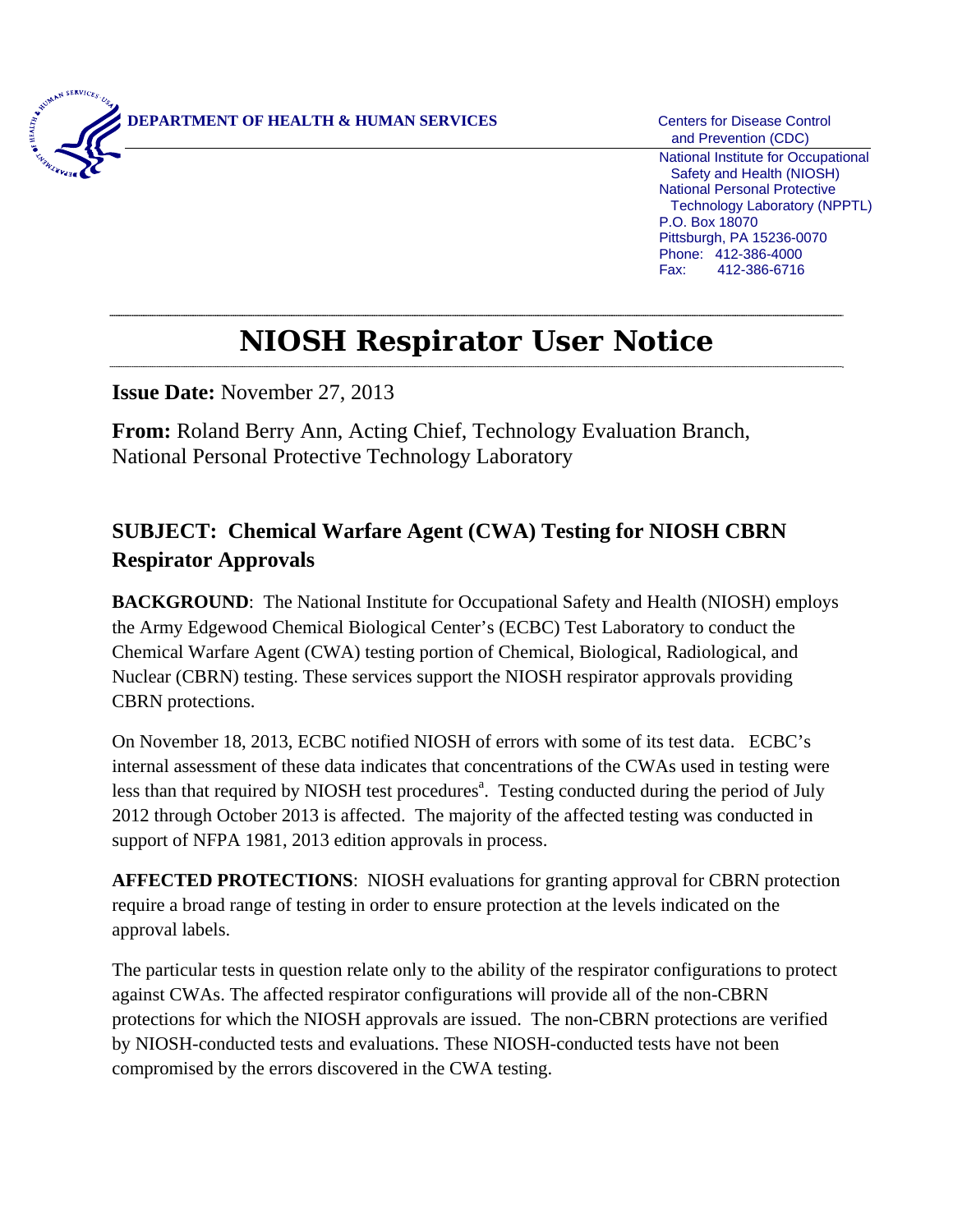Page 2 – User Notice SUBJECT: Chemical warfare agent (CWA) Testing for NIOSH CBRN Respirator Approvals

However, the affected respirator configurations *MUST NOT BE USED TO PROVIDE PROTECTION AGAINST CWA HAZARDS* until retesting has verified that these protections are provided.

## **REQUESTED MANUFACTURERS' ACTIONS:**

On November 22, 2013, NIOSH requested that manufacturers immediately stop labeling any affected respirator configurations as CBRN approved, and notify customers who may have purchased the affected respirator configurations.

These testing errors adversely affect pending and/or completed approvals conducted for Avon, Draeger, Immediate Response Technologies, MSA, and Scott Safety. Since receiving the approval, Scott Safety has delivered respirator configurations affected by these testing errors.

available at: https://www.scottsafety.com/en/us/Pages/servicecommunication.aspx<br>Scott Technical Support: 1-800-247-7257 or 1-800-AIR-PAKS Their Technical Bulletin, *Scott Safety End User Notification: NIOSH CBRN Testing* will be ScottTechSupport@tycoint.com

Scott Safety will notify you within the next ten business days if you have been identified as having affected respirator configurations. IF YOU ARE IN DOUBT about whether your respirator configuration is affected, please contact Scott Safety immediately.

## **NIOSH ACTIONS:**

NIOSH met with ECBC on November 19, 2013 to discuss the impact of the errors on current and pending NIOSH CBRN respirator approvals. As a result, ECBC has temporarily halted operations and, in agreement with NIOSH, will validate all test procedures before resuming operations. CWA re-testing at ECBC of all respirators previously submitted for approval for which CWA testing was conducted during the July 2012 through October 2013 period is expected to resume with an expedited schedule by January 2014 and be completed by April 1, 2014.

NIOSH and ECBC regret the impacts of this situation. Both NIOSH and ECBC are committing additional resources to increase testing capacity to expedite the re-testing schedule as much as feasible. We are working together to resume ECBC operations as quickly as possible and to incorporate additional checks and balances to ensure that this situation will not be repeated.